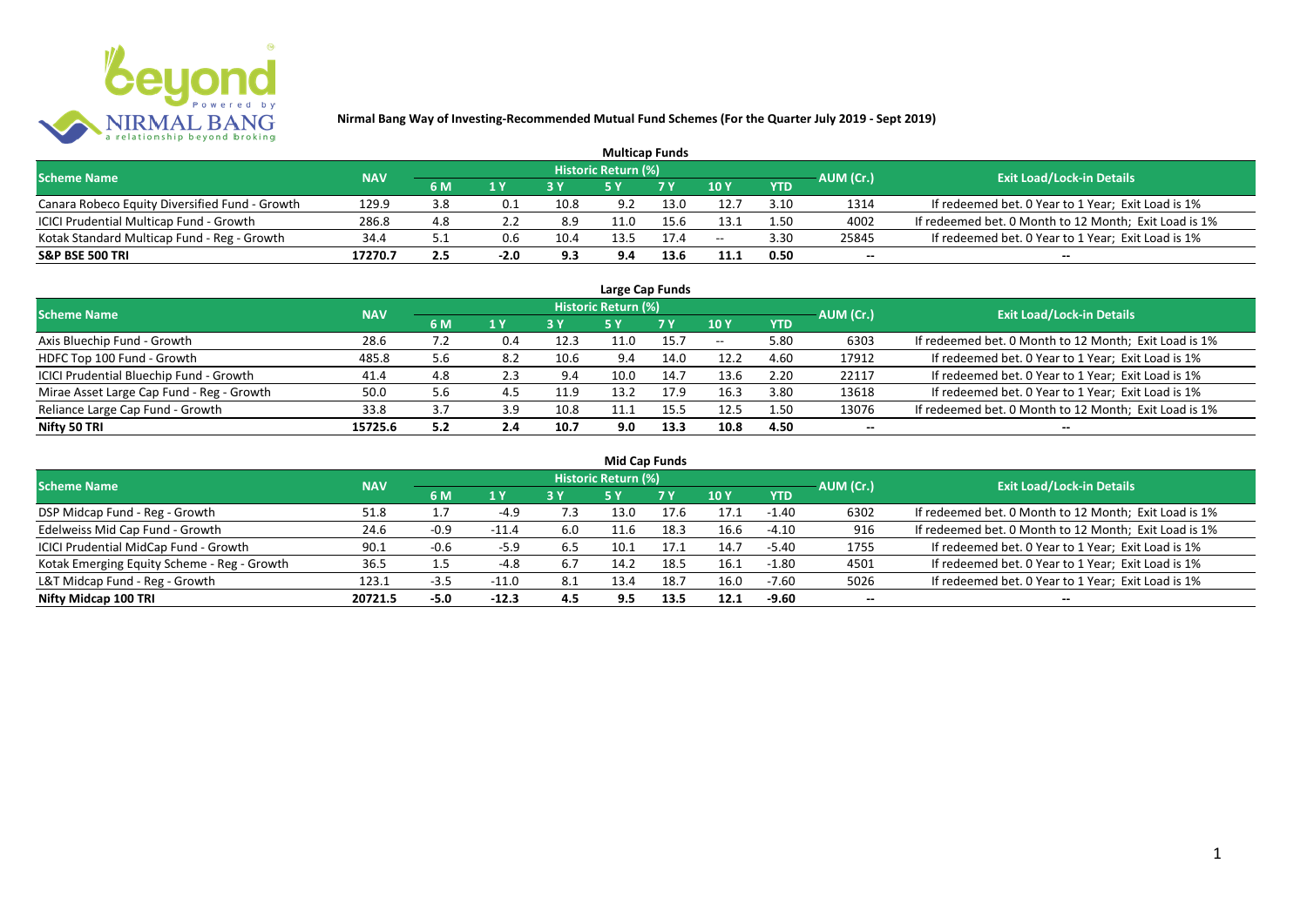

| Large & Midcap                                   |            |     |                         |      |                            |      |      |            |           |                                                    |  |  |  |
|--------------------------------------------------|------------|-----|-------------------------|------|----------------------------|------|------|------------|-----------|----------------------------------------------------|--|--|--|
| <b>Scheme Name</b>                               | <b>NAV</b> |     |                         |      | <b>Historic Return (%)</b> |      |      |            | AUM (Cr.) | <b>Exit Load/Lock-in Details</b>                   |  |  |  |
|                                                  |            | 6 M | $\mathbf{A} \mathbf{V}$ |      |                            | 7 V  | 10Y  | <b>YTD</b> |           |                                                    |  |  |  |
| Canara Robeco Emerging Equities - Growth         | 88.3       |     | -6.4                    | 10.1 | 15.0                       | 21.0 | 19.8 | $-0.90$    | 4929      | If redeemed bet. 0 Year to 1 Year; Exit Load is 1% |  |  |  |
| Invesco India Growth Opportunities Fund - Growth | 32.5       |     | $-3.8$                  | 10.0 | 11.1                       |      | 13.0 | $-0.90$    | 1539      | If redeemed bet. 0 Year to 1 Year; Exit Load is 1% |  |  |  |
| NIFTY Large Midcap 250 TRI                       | 6826.3     | 0.3 | $-4.8$                  | 9.0  | 10.6                       | 15.2 | 12.4 | $-2.40$    | $- -$     | $- -$                                              |  |  |  |

|                                  |            |     |        |      |                     | <b>Focused Funds</b> |       |            |           |                                                       |
|----------------------------------|------------|-----|--------|------|---------------------|----------------------|-------|------------|-----------|-------------------------------------------------------|
| <b>Scheme Name</b>               | <b>NAV</b> |     |        |      | Historic Return (%) |                      |       |            | AUM (Cr.) | <b>Exit Load/Lock-in Details</b>                      |
|                                  |            | 6 M | 1 V    |      | cν                  | 7 V                  | 10 Y  | <b>YTD</b> |           |                                                       |
| Axis Focused 25 Fund - Growth    | 27.1       |     | $-1.1$ | 12.4 | 12.8                | 15.5                 | $- -$ | 1.20       | 8044      | If redeemed bet. 0 Month to 12 Month; Exit Load is 1% |
| SBI Focused Equity Fund - Growth | 139.3      | 8.∠ |        | 10.9 | 13.0                | 16.4                 | 18.4  | 5.40       | 4864      | If redeemed bet. 0 Year to 1 Year; Exit Load is 1%    |
| <b>S&amp;P BSE 500</b>           | 14503.4    |     | -3.3   | 7.9  | 8.0                 | 12.1                 | 9.5   | $-0.30$    | $- -$     | $- -$                                                 |

|                                                |            |      |         |                     |      | <b>Small Cap Funds</b> |       |            |           |                                                    |
|------------------------------------------------|------------|------|---------|---------------------|------|------------------------|-------|------------|-----------|----------------------------------------------------|
| <b>Scheme Name</b>                             | <b>NAV</b> |      |         | Historic Return (%) |      |                        |       |            | AUM (Cr.) | <b>Exit Load/Lock-in Details</b>                   |
|                                                |            | 6 M  | 1 Y     |                     |      | 7 V                    | 10Y   | <b>YTD</b> |           |                                                    |
| Franklin India Smaller Companies Fund - Growth | 48.9       | -4.5 | $-14.0$ | 2.4                 | 10.9 | 19.9                   | 17.1  | $-6.80$    | 7369      | If redeemed bet. 0 Year to 1 Year; Exit Load is 1% |
| HDFC Small Cap Fund - Growth                   | 39.1       | -5.2 | $-10.6$ | 10.2                | 13.0 | 16.6                   | ن.14  | $-8.00$    | 8427      | If redeemed bet. 0 Year to 1 Year; Exit Load is 1% |
| L&T Emerging Businesses Fund - Reg - Growth    | 22.1       | -6.4 | $-14.$  | 9.4                 | 13.4 | $\sim$                 | $- -$ | $-10.90$   | 6079      | If redeemed bet. 0 Year to 1 Year; Exit Load is 1% |
| Nifty Smallcap 100 TRI                         | 6971.9     | -6.8 | $-20.7$ | -0.9                | 3.4  | 9.5                    | 8.9   | $-11.00$   | $- -$     | $\overline{\phantom{a}}$                           |

# **ELSS Schemes (Tax Saving u/s 80-C)**

| <b>Scheme Name</b>                            | <b>NAV</b> |        |        | <b>Historic Return (%)</b> |       |      |         |            | AUM (Cr.)                | <b>Exit Load/Lock-in Details</b> |
|-----------------------------------------------|------------|--------|--------|----------------------------|-------|------|---------|------------|--------------------------|----------------------------------|
|                                               |            | 6 M    | 1 Y    |                            | 5 Y   | 7Y   | 10Y     | <b>YTD</b> |                          |                                  |
| Aditya Birla Sun Life Tax Relief 96 - Growth  | 29.2       | $-2.9$ | -8.2   |                            | 11.8  | 16.8 | 12.7    | $-5.40$    | 8850                     | Nil                              |
| Axis Long Term Equity Fund - Growth           | 43.7       |        | -3.1   | 10.1                       | 12.8  | 19.4 | $-  \,$ | 2.00       | 19718                    |                                  |
| IDFC Tax Advantage (ELSS) Fund - Reg - Growth | 52.8       | 2.0    | -5.7   | 9.0                        | 10.8  | 16.0 | 14.0    | $-2.20$    | 2060                     |                                  |
| Invesco India Tax Plan - Growth               | 48.4       | 1.5    | -6.1   | 8.5                        | 11.2  | 16.2 | 14.6    | $-1.10$    | 878                      | Ni                               |
| Mirae Asset Tax Saver Fund - Reg - Growth     | 17.4       | 6.5    | 5.4    | 15.1                       | $- -$ | --   | $- -$   | 4.10       | 2202                     |                                  |
| <b>S&amp;P BSE 200 TRI</b>                    | 5590.4     | 3.2    | $-0.5$ | 9.8                        | 9.6   | 13.9 | 11.1    | 1.50       | $\overline{\phantom{a}}$ | $\overline{\phantom{a}}$         |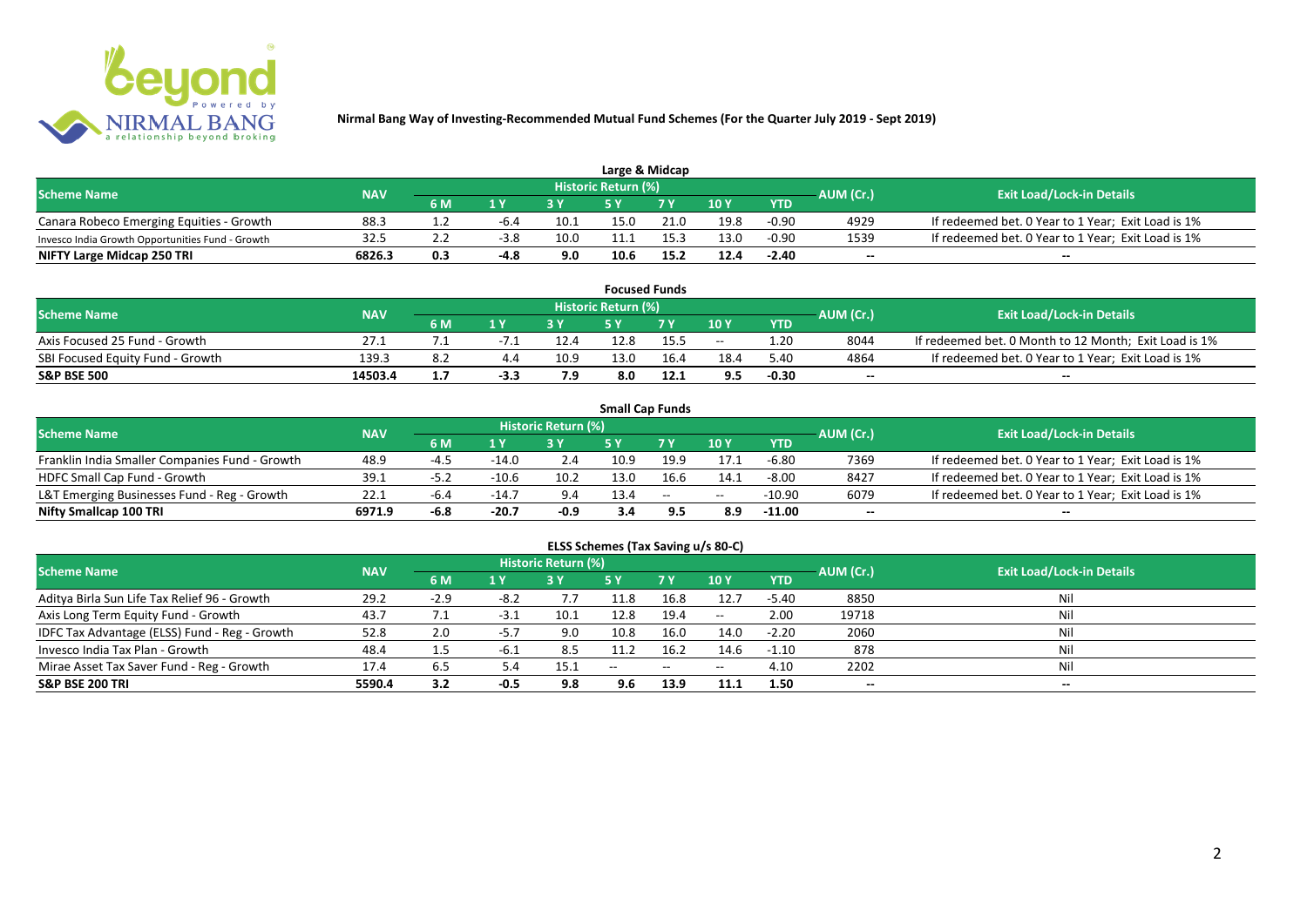

| <b>Contra/Value Fund</b>                  |            |     |        |                     |      |      |               |            |           |                                                    |  |  |  |
|-------------------------------------------|------------|-----|--------|---------------------|------|------|---------------|------------|-----------|----------------------------------------------------|--|--|--|
| <b>Scheme Name</b>                        | <b>NAV</b> |     |        | Historic Return (%) |      |      |               |            | AUM (Cr.) | <b>Exit Load/Lock-in Details</b>                   |  |  |  |
|                                           |            | 6 M | 1 Y    |                     |      |      | $\sqrt{10}$ Y | <b>YTD</b> |           |                                                    |  |  |  |
| Kotak India EQ Contra Fund - Reg - Growth | 50.6       | 3.1 |        | 11.C                | 10.2 | 14.1 | 12.0          | 1.10       | 865       | If redeemed bet. 0 Year to 1 Year; Exit Load is 1% |  |  |  |
| Invesco India Contra Fund - Growth        | 45.3       | 0.9 | -5.1   | 10.8                | 12.6 |      | 14.2          | $-2.20$    | 4027      | If redeemed bet. 0 Year to 1 Year; Exit Load is 1% |  |  |  |
| UTI Value Opportunities Fund - Growth     | 58.7       | 2.6 | $-3.8$ | 6.2                 | 6.4  | 11.3 | 11.2          | 0.50       | 4493      | If redeemed bet. 0 Year to 1 Year; Exit Load is 1% |  |  |  |
| <b>S&amp;P BSE 500 TRI</b>                | 17270.7    | 2.5 | $-2.0$ | 9.3                 | 9.4  |      | 11.1          | 0.50       | --        | $- -$                                              |  |  |  |

| Sector/Thematic                                                           |            |        |        |                            |            |           |            |            |           |                                                    |  |  |  |
|---------------------------------------------------------------------------|------------|--------|--------|----------------------------|------------|-----------|------------|------------|-----------|----------------------------------------------------|--|--|--|
| <b>Scheme Name</b>                                                        | <b>NAV</b> |        |        | <b>Historic Return (%)</b> |            |           |            |            | AUM (Cr.) | <b>Exit Load/Lock-in Details</b>                   |  |  |  |
|                                                                           |            | 6 M    | 1 Y    | <b>3Y</b>                  | <b>5 Y</b> | <b>7Y</b> | 10Y        | <b>YTD</b> |           |                                                    |  |  |  |
| Canara Robeco Consumer Trends Fund - Reg - Growth                         | 37.3       | 0.5    | $-3.2$ | 10.4                       | 13.2       | 15.7      | $\sim$ $-$ | $-1.00$    | 337       | If redeemed bet. 0 Year to 1 Year; Exit Load is 1% |  |  |  |
| Mirae Asset Great Consumer Fund - Growth                                  | 32.5       | $-1.8$ | $-3.3$ | 11.6                       | 12.8       | 16.6      | $\sim$ $-$ | $-5.00$    | 802       | If redeemed bet. 0 Year to 1 Year; Exit Load is 1% |  |  |  |
| <b>ICICI Prudential Technology Fund - Growth</b>                          | 59.0       | 0.1    | 3.4    | 14.0                       | 11.1       | 19.0      | 19.0       | 4.10       | 445       | If redeemed bet. 0 Day to 15 Day; Exit Load is 1%  |  |  |  |
| Reliance Pharma Fund - Growth                                             | 141.3      | $-6.7$ | $-0.1$ | $-0.1$                     | 7.3        | 12.9      | 17.7       | $-5.50$    | 2420      | If redeemed bet. 0 Year to 1 Year; Exit Load is 1% |  |  |  |
| ICICI Prudential Banking and Financial Services Fund -<br>Retail - Growth | 63.8       | 7.1    | 6.4    | 13.8                       | 15.9       | 20.0      | 18.0       | 4.80       | 3354      | If redeemed bet. 0 Day to 15 Day; Exit Load is 1%  |  |  |  |
| Reliance Banking Fund - Growth                                            | 271.4      | 4.7    | 1.2    | 12.6                       | 12.7       | 16.0      | 15.9       | 2.50       | 3203      | If redeemed bet. 0 Year to 1 Year; Exit Load is 1% |  |  |  |
| <b>S&amp;P BSE 500 TRI</b>                                                | 17270.7    | 2.5    | $-2.0$ | 9.3                        | 9.4        | 13.6      | 11.1       | 0.50       |           | --                                                 |  |  |  |

| <b>Dynamic Asset Allocation Funds</b>            |            |     |        |                            |               |               |       |            |                          |                                                         |  |  |  |
|--------------------------------------------------|------------|-----|--------|----------------------------|---------------|---------------|-------|------------|--------------------------|---------------------------------------------------------|--|--|--|
| <b>Scheme Name</b>                               | <b>NAV</b> |     |        | <b>Historic Return (%)</b> |               |               |       |            | AUM (Cr.)                | <b>Exit Load/Lock-in Details</b>                        |  |  |  |
|                                                  |            | 6 M | 1 Y    | 3 Y                        | 5 Y           | <b>7Y</b>     | 10Y   | <b>YTD</b> |                          |                                                         |  |  |  |
| ICICI Prudential Balanced Advantage Fund - Reg - | 35.5       | 4.5 |        | 7.8                        |               | 13.4          | 12.4  | 3.10       | 28709                    | If redeemed bet. 0 Year to 1 Year; Exit Load is 1%      |  |  |  |
| Growth                                           |            |     | 5.3    |                            | 9.4           |               |       |            |                          |                                                         |  |  |  |
| Invesco India Dynamic Equity Fund - Growth       | 28.7       | 4.1 | $-2.1$ | 7.9                        | 9.1           | 13.5          | 11.8  | 4.00       | 966                      | If redeemed bet. 0 Month to 3 Month; Exit Load is 0.25% |  |  |  |
| Reliance Balanced Advantage Fund - Growth        | 90.3       | 4.1 | 5.0    | 8.9                        | 9.2           | 13.8          | 11.9  | 3.70       | 2040                     | If redeemed bet. 0 Month to 12 Month; Exit Load is 1%   |  |  |  |
| SBI Dynamic Asset Allocation Fund - Reg - Growth | 13.2       | 0.5 | 0.3    | 6.9                        | $\sim$ $\sim$ | $\sim$ $\sim$ | $- -$ | 1.10       | 687                      | If redeemed bet. 0 Month to 12 Month; Exit Load is 1%   |  |  |  |
| NIFTY 50 Hybrid Composite Debt 65:35 Index       | 9906.4     | 6.1 | 6.1    | 9.9                        | 9.2           | 11.9          | 10.0  | 5.70       | $\overline{\phantom{a}}$ | $- -$                                                   |  |  |  |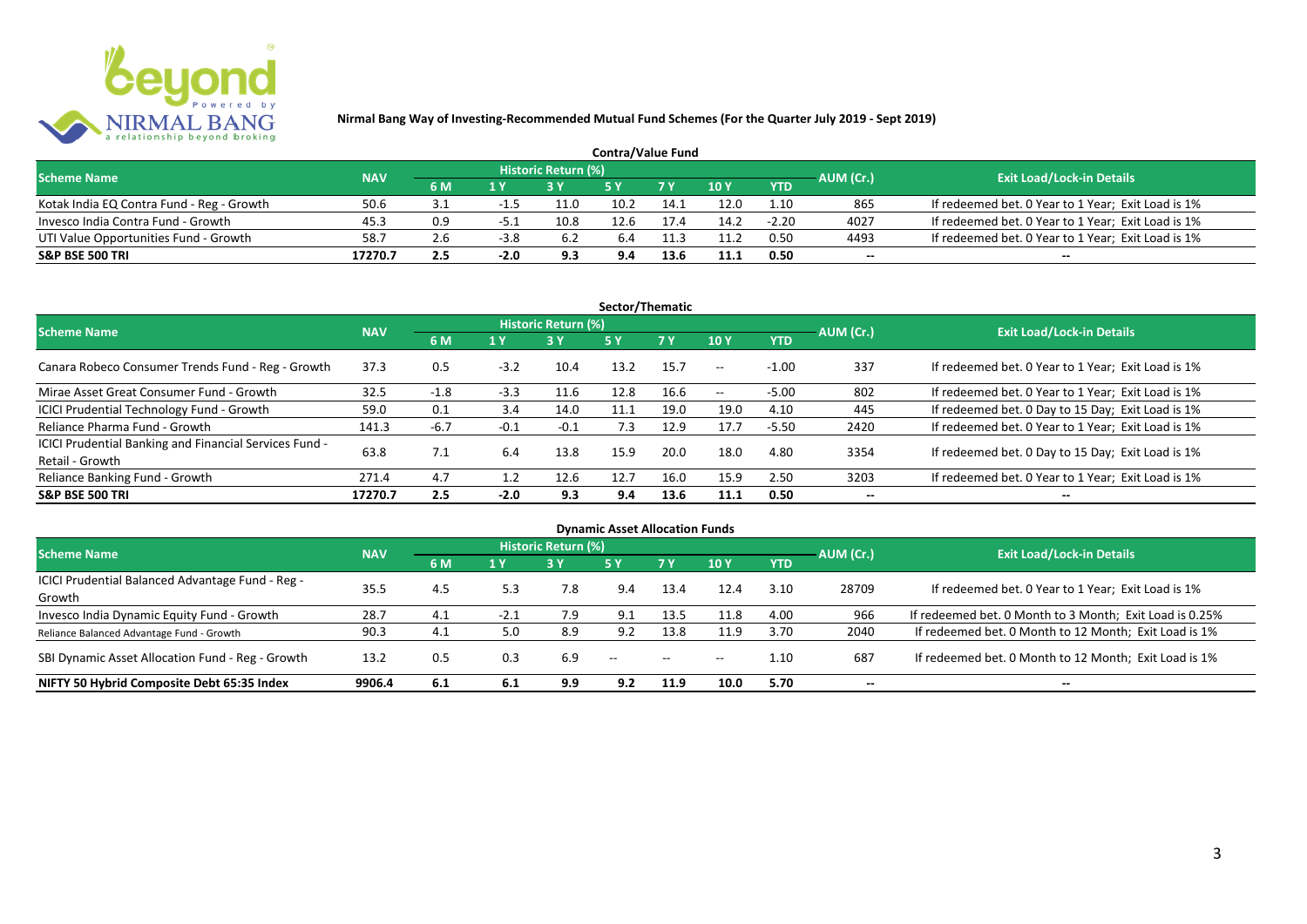

| <b>Hybrid Aggressive</b>                        |            |     |                         |                     |       |                          |       |            |           |                                                       |  |  |  |
|-------------------------------------------------|------------|-----|-------------------------|---------------------|-------|--------------------------|-------|------------|-----------|-------------------------------------------------------|--|--|--|
| <b>Scheme Name</b>                              | <b>NAV</b> |     |                         | Historic Return (%) |       |                          |       |            | AUM (Cr.) | <b>Exit Load/Lock-in Details</b>                      |  |  |  |
|                                                 |            | 6 M | $\mathbf{A} \mathbf{V}$ |                     | '5 Y  | 7 Y                      | 10Y   | <b>YTD</b> |           |                                                       |  |  |  |
| HDFC Hybrid Equity Fund - Growth                | 53.0       | 4.3 | 3.2                     | - 6.2               | 6.4   |                          | 10.2  | 3.20       | 22221     | If redeemed bet. 0 Year to 1 Year; Exit Load is 1%    |  |  |  |
| ICICI Prudential Equity & Debt Fund - Growth    | 133.1      | 6.2 | 6.5                     | 9.7                 | 11.2  | 15.7                     | 14.2  | 3.90       | 25617     | If redeemed bet. 0 Year to 1 Year; Exit Load is 1%    |  |  |  |
| Mirae Asset Hybrid - Equity Fund - Reg - Growth | 14.7       | 6.2 | 6.3                     | 10.5                | $- -$ | $\overline{\phantom{m}}$ | $- -$ | 4.70       | 2196      | If redeemed bet. 0 Year to 1 Year; Exit Load is 1%    |  |  |  |
| SBI Equity Hybrid Fund - Growth                 | 134.7      | b.b | 5.8                     | 9.3                 | 11.3  |                          | 12.4  | 5.00       | 29832     | If redeemed bet. 0 Month to 12 Month; Exit Load is 1% |  |  |  |
| Canara Robeco Equity Hybrid Fund - Growth       | 155.6      | 4.0 | 2.0                     | 9.1                 | 10.6  | 13.5                     | 13.0  | 3.40       | 2316      | If redeemed bet. 0 Year to 1 Year; Exit Load is 1%    |  |  |  |
| NIFTY 50 Hybrid Composite Debt 65:35 Index      | 9906.4     | 6.1 | -6.1                    | 9.9                 | 9.2   | 11.9                     | 10.0  | 5.70       | $- -$     | $- -$                                                 |  |  |  |

| <b>Arbitrage Fund</b>                      |            |     |     |                            |     |  |     |      |           |                                                         |  |  |  |
|--------------------------------------------|------------|-----|-----|----------------------------|-----|--|-----|------|-----------|---------------------------------------------------------|--|--|--|
| <b>Scheme Name</b>                         | <b>NAV</b> |     |     | <b>Historic Return (%)</b> |     |  |     |      | AUM (Cr.) | <b>Exit Load/Lock-in Details</b>                        |  |  |  |
|                                            |            | 1 M | 3 M | 6 M                        |     |  | 2 V | YTD  |           |                                                         |  |  |  |
| IDFC Arbitrage Fund - Reg - Growth         | 23.8       |     |     | 6.8                        | 6.7 |  |     | 6.90 | 5498      | If redeemed bet. 0 Month to 1 Month; Exit Load is 0.25% |  |  |  |
| Kotak Equity Arbitrage Fund - Reg - Growth | 27.0       |     |     | 6.6                        | 6.6 |  |     | 6.60 | 13769     | If redeemed bet. 0 Day to 30 Day; Exit Load is 0.25%    |  |  |  |
| Reliance Arbitrage Fund - Growth           | 19.4       |     |     | 6.9                        | 6.7 |  | 6.4 | 6.80 | 8759      | If redeemed bet. 0 Month to 1 Month; Exit Load is 0.25% |  |  |  |

|                                          |            |           |       |                     |       | <b>Equity Saver</b> |       |            |                          |                                                       |
|------------------------------------------|------------|-----------|-------|---------------------|-------|---------------------|-------|------------|--------------------------|-------------------------------------------------------|
| <b>Scheme Name</b>                       | <b>NAV</b> |           |       | Historic Return (%) |       |                     |       |            | AUM (Cr.)                | <b>Exit Load/Lock-in Details</b>                      |
|                                          |            | <b>6M</b> | 1 V   |                     |       | 7 <sub>V</sub>      | 10Y   | <b>YTD</b> |                          |                                                       |
| Axis Equity Saver Fund - Reg - Growth    | 12.8       | 3.2       |       | 6.7                 | $- -$ | $- -$               | $- -$ | 2.90       | 766                      | If redeemed bet. 0 Month to 12 Month; Exit Load is 1% |
| HDFC Equity Savings Fund - Growth        | 36.6       |           |       | -8.2                | 8.1   | ∩ ^                 | 9.3   | 3.20       | 5422                     | If redeemed bet. 0 Year to 1 Year; Exit Load is 1%    |
| Kotak Equity Savings Fund - Reg - Growth | 14.2       | 2.8       | 3.3   |                     | $- -$ | $\sim$              | $- -$ | 2.40       | 2122                     | If redeemed bet. 0 Year to 1 Year; Exit Load is 1%    |
| CRISIL Hybrid 50+50 - Moderate Index*    | $- -$      |           | $- -$ |                     | $- -$ | --                  |       | --         | $\overline{\phantom{a}}$ | $- -$                                                 |

|                                           |            |           |            |      |           | <b>Liquid Funds</b>              |       |                 |       |       |
|-------------------------------------------|------------|-----------|------------|------|-----------|----------------------------------|-------|-----------------|-------|-------|
| <b>Scheme Name</b>                        | <b>NAV</b> |           | <b>YTM</b> | Avg  | AUM (Cr.) | <b>Exit Load/Lock-in Details</b> |       |                 |       |       |
|                                           |            | <b>1W</b> | 2 W        | M    | 3 M       | 1Y                               |       | <b>Maturity</b> |       |       |
| Axis Liquid Fund - Growth                 | 2111.2     | 6.1       |            | 6.8  | 7.0       | 7.5                              | 6.5   | 0.11            | 27255 | Nil   |
| IDFC Cash Fund - Reg - Growth             | 2305.8     | 5.9       |            | -6.4 | 6.7       |                                  | 6.3   | 0.08            | 10199 | Nil   |
| Kotak Liquid Scheme - Reg - Growth        | 3854.9     | 5.9       | 6.2        | 6.6  | 6.8       | 7.3                              | 6.5   | 0.10            | 29065 | Nil   |
| Mirae Asset Cash Management Fund - Growth | 1993.3     | 6.0       | 6.5        | 6.7  | 6.9       | 7.4                              | 6.4   | 0.11            | 3033  | Nil   |
| <b>CRISIL Liquid Fund Index</b>           | $- -$      | 6.1       | 6.8        | 7.0  | 7.3       | $-$                              | $- -$ | $- -$           | $- -$ | $- -$ |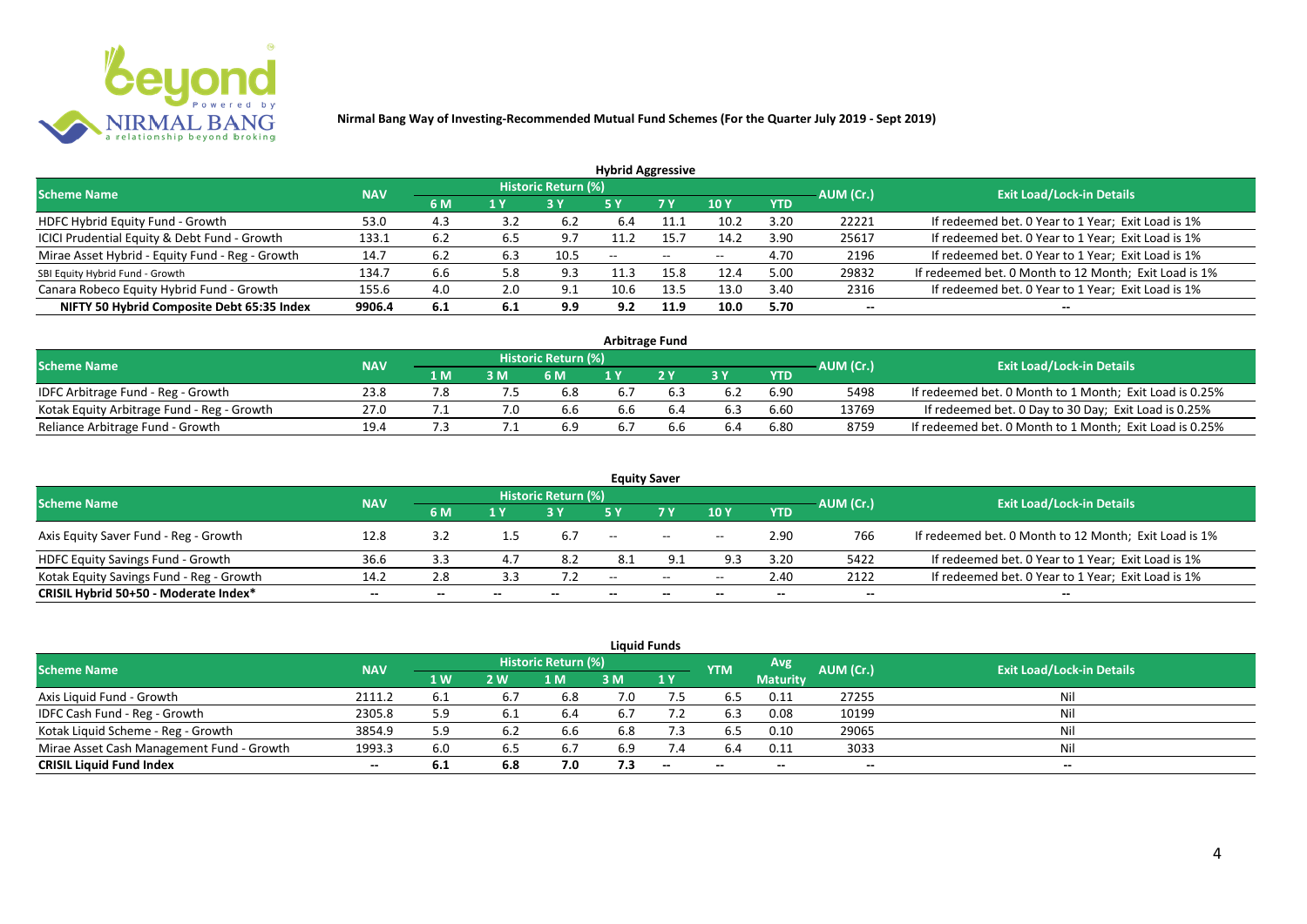

|                                               |            |     |     |                            | <b>Ultra Short Fund</b> |        |            |                 |           |                                  |
|-----------------------------------------------|------------|-----|-----|----------------------------|-------------------------|--------|------------|-----------------|-----------|----------------------------------|
| <b>Scheme Name</b>                            | <b>NAV</b> |     |     | <b>Historic Return (%)</b> |                         |        | <b>YTM</b> | Avg             | AUM (Cr.) | <b>Exit Load/Lock-in Details</b> |
|                                               |            | 1 M | 3 M | 6 M                        | 1 Y                     |        |            | <b>Maturity</b> |           |                                  |
| HDFC Ultra Short Term Fund - Reg - Growth     | 10.7       | q.  | 8.3 | 8.3                        | $\sim$ $\sim$           | $\sim$ | ٠3         | 0.50            | 6847      | Nil                              |
| IDFC Ultra Short Term Fund - Reg - Growth     | 10.9       | 8.8 |     | 8.4                        | 8.5                     | $\sim$ |            | 0.46            | 2858      | Nil                              |
| SBI Magnum Ultra Short Duration Fund - Growth | 4249.7     | 9.1 | 8.3 |                            | 8.4                     |        |            | 0.50            | 7858      | Nil                              |
| <b>NIFTY Ultra Short Duration Debt Index</b>  | 3880.9     | 8.5 | 8.3 | 8.2                        | 8.4                     | 7.6    | $- -$      | $- -$           | $- -$     | $- -$                            |

| <b>Money Market Fund</b>                                   |            |     |     |                     |                          |     |            |                 |           |                                  |  |  |  |  |
|------------------------------------------------------------|------------|-----|-----|---------------------|--------------------------|-----|------------|-----------------|-----------|----------------------------------|--|--|--|--|
| <b>Scheme Name</b>                                         | <b>NAV</b> |     |     | Historic Return (%) |                          |     | <b>YTM</b> | Avg             | AUM (Cr.) | <b>Exit Load/Lock-in Details</b> |  |  |  |  |
|                                                            |            | 1 M | 3M  | 6 M                 | 1Y                       | 3 Y |            | <b>Maturity</b> |           |                                  |  |  |  |  |
| Aditya Birla Sun Life Money Manager Fund - Reg -<br>Growth | 257.0      | 9.8 | 9.0 | 8.6                 | 8.6                      | 7.6 |            | 0.56            | 11329     | Nil                              |  |  |  |  |
| ICICI Prudential Money Market Fund - Reg - Growth          | 265.4      | 9.2 | 8.6 | 8.3                 | 8.3                      | 7.4 | 7.1        | 0.40            | 8776      | Nil                              |  |  |  |  |
| Reliance Money Market Fund - Growth                        | 2897.9     | 9.4 | 8.9 | 8.6                 | 8.6                      | 7.5 | 7.2        | 0.45            | 3277      | Nil                              |  |  |  |  |
| UTI Money Market Fund - Reg - Growth                       | 2154.3     | 9.7 | 8.8 | 8.6                 | 8.5                      | 7.5 | 7.3        | 0.69            | 5786      | Nil                              |  |  |  |  |
| <b>CRISIL Liquid Fund Index</b>                            | $- -$      | 7.0 | 7.3 | $- -$               | $\overline{\phantom{a}}$ | --  | $- -$      | $- -$           | $- -$     | $- -$                            |  |  |  |  |

| <b>Short Term Fund</b>                          |            |      |      |                            |     |    |            |                 |           |                                  |  |  |  |  |
|-------------------------------------------------|------------|------|------|----------------------------|-----|----|------------|-----------------|-----------|----------------------------------|--|--|--|--|
| <b>Scheme Name</b>                              | <b>NAV</b> |      |      | <b>Historic Return (%)</b> |     |    | <b>YTM</b> | Avg             | AUM (Cr.) | <b>Exit Load/Lock-in Details</b> |  |  |  |  |
|                                                 |            | 1 M  | 3 M  | 6 M                        |     | 3Y |            | <b>Maturity</b> |           |                                  |  |  |  |  |
| HDFC Short Term Debt Fund - Growth              | 21.2       | 12.0 | 11.0 | 9.7                        | 9.0 |    | 8.0        | 2.32            | 7992      | Nil                              |  |  |  |  |
| IDFC Bond Fund - Short Term Plan - Reg - Growth | 39.1       | 12.2 |      | 10.0                       | 9.4 |    |            | 2.16            | 8021      | Nil                              |  |  |  |  |
| Kotak Bond Short Term Plan - Reg - Growth       | 35.9       | 12.7 |      | 10.1                       | 9.3 |    |            | 2.80            | 9143      | Nil                              |  |  |  |  |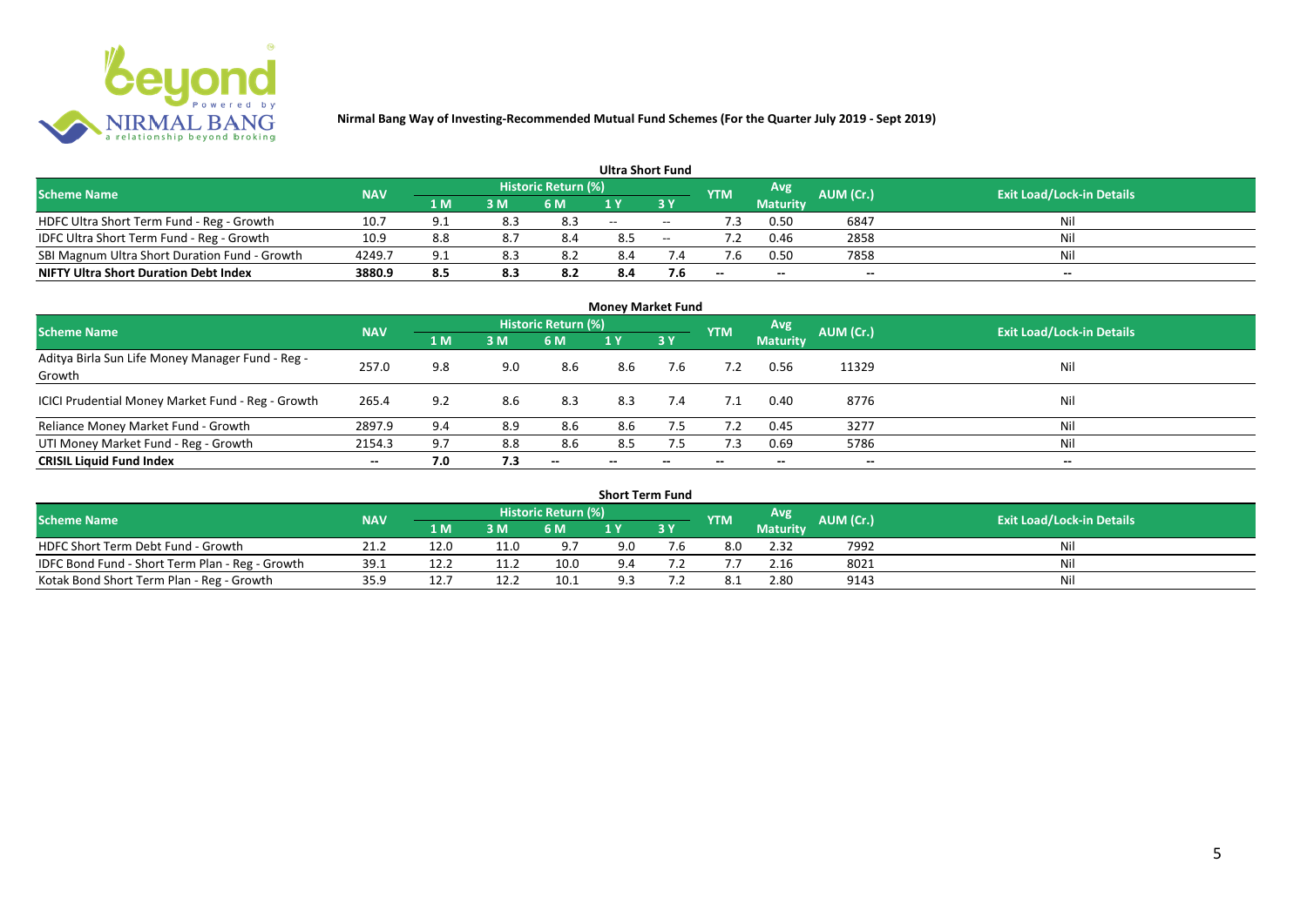

| <b>Low Duration Fund</b>                  |            |      |      |                            |     |  |            |          |           |                                  |  |  |  |  |
|-------------------------------------------|------------|------|------|----------------------------|-----|--|------------|----------|-----------|----------------------------------|--|--|--|--|
| <b>Scheme Name</b>                        | <b>NAV</b> |      |      | <b>Historic Return (%)</b> |     |  | <b>YTM</b> | Avg      | AUM (Cr.) | <b>Exit Load/Lock-in Details</b> |  |  |  |  |
|                                           |            | 1 M  | 3 M  | 6 M                        | 1 Y |  |            | Maturity |           |                                  |  |  |  |  |
| <b>HDFC Low Duration Fund - Growth</b>    | 40.1       | 9.4  | 8.8  | 8.3                        | 7.9 |  |            | 0.87     | 15150     | Nil                              |  |  |  |  |
| Canara Robeco Savings Fund - Reg - Growth | 30.0       | 10.0 | 9.0  | 8.5                        | 8.1 |  | '.4        | 0.83     | 1060      | Nil                              |  |  |  |  |
| IDFC Low Duration Fund - Reg - Growth     | 27.2       |      | ົດ - | 8.7                        | 8.5 |  |            | 0.79     | 3890      | Nil                              |  |  |  |  |

| <b>Banking &amp; PSU Bond Funds</b>                                                                                                                |      |      |      |      |      |     |     |                 |      |    |  |  |  |  |
|----------------------------------------------------------------------------------------------------------------------------------------------------|------|------|------|------|------|-----|-----|-----------------|------|----|--|--|--|--|
| <b>Historic Return (%)</b><br><b>Avg</b><br><b>AUM (Cr.)</b><br><b>Exit Load/Lock-in Details</b><br><b>Scheme Name</b><br><b>NAV</b><br><b>YTM</b> |      |      |      |      |      |     |     |                 |      |    |  |  |  |  |
|                                                                                                                                                    |      | 1 M  | 3 M  | 6 M  |      | 3 Y |     | <b>Maturity</b> |      |    |  |  |  |  |
| HDFC Banking and PSU Debt Fund - Reg - Growth                                                                                                      | 15.5 |      | 12.1 | 10.4 | 9.5  |     |     | 2.84            | 3187 | Ni |  |  |  |  |
| Kotak Banking and PSU Debt Fund - Reg - Growth                                                                                                     | 43.9 |      | 15.8 | 12.2 | 10.7 |     | 7.9 | 4.27            | 1790 |    |  |  |  |  |
| IDFC Banking & PSU Debt Fund - Reg - Growth                                                                                                        | 16.6 | 14.9 | 14.3 | 12.1 |      |     | 7.8 | 3.62            | 6718 | Ni |  |  |  |  |

| <b>Corporate Bond Funds</b>                         |                                  |      |      |      |      |           |            |                 |           |     |  |  |  |  |
|-----------------------------------------------------|----------------------------------|------|------|------|------|-----------|------------|-----------------|-----------|-----|--|--|--|--|
| <b>Scheme Name</b>                                  | <b>Exit Load/Lock-in Details</b> |      |      |      |      |           |            |                 |           |     |  |  |  |  |
|                                                     | <b>NAV</b>                       | 1 M  | 3 M  | 6 M  |      | <b>3Y</b> | <b>YTM</b> | <b>Maturity</b> | AUM (Cr.) |     |  |  |  |  |
| ICICI Prudential Corporate Bond Fund - Reg - Growth | 19.7                             | 12.3 | 11.4 | 10.4 | 9.1  | 7.5       | 8.1        | 2.16            | 7143      | Nil |  |  |  |  |
| HDFC Corporate Bond Fund - Growth                   | 21.6                             | 15.0 | 14.5 | 12.1 | 10.5 | 8.1       | 7.9        | 4.21            | 12258     | Nil |  |  |  |  |
| Kotak Corporate Bond Fund - Std - Growth            | 2543.2                           | 11.4 | 10.7 | 9.7  | 9.1  | 8.0       | 7.9        | 1.61            | 2149      | Nil |  |  |  |  |